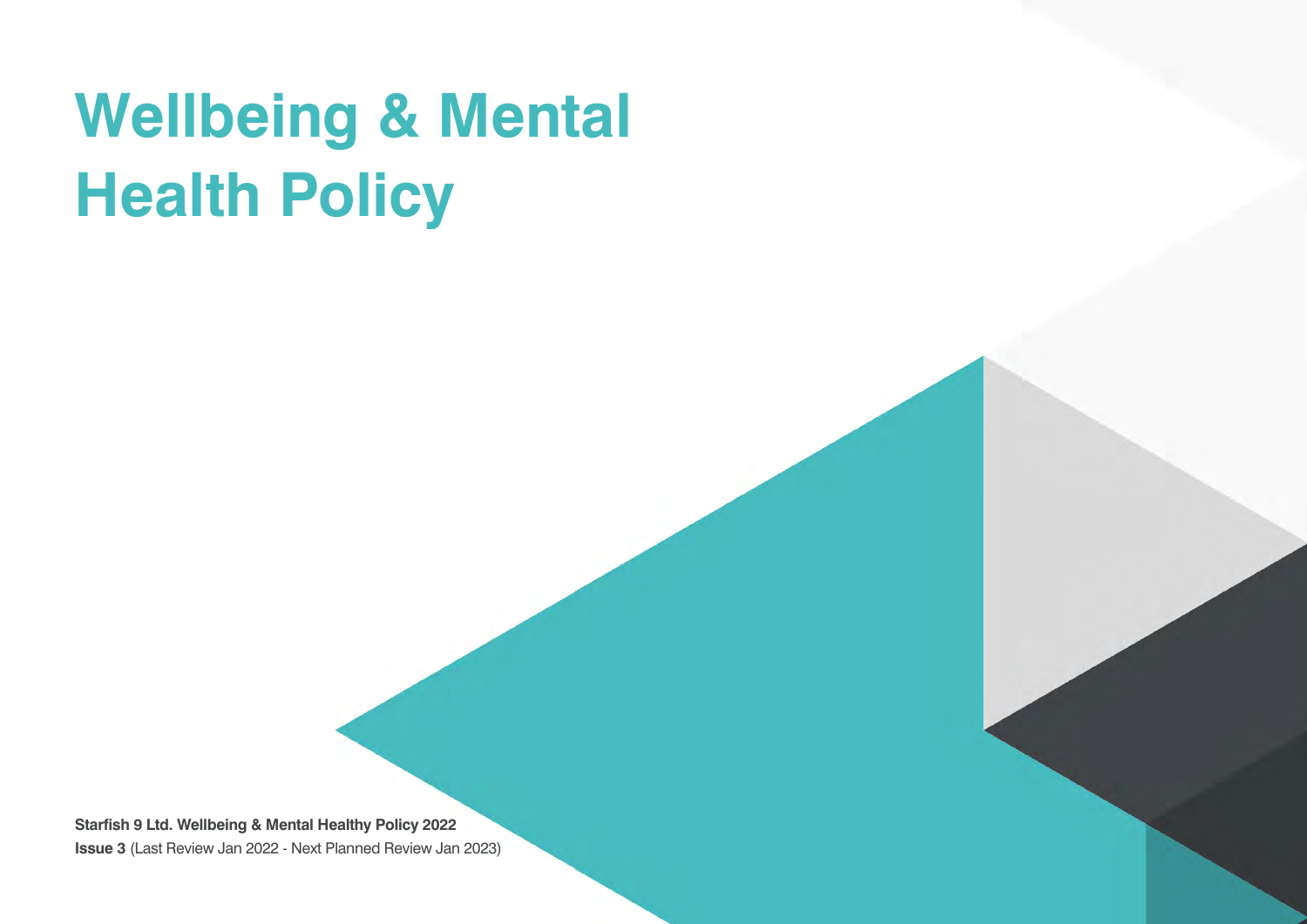# **Wellbeing & Mental Health**

# **Introduction**

Mental ill health and stress are associated with many of the leading causes of disease and disability in our society. Promoting and protecting the mental wellbeing of the workforce is important for individuals' physical health, social wellbeing and productivity. Mental wellbeing in the workplace is relevant to all employees and everyone can contribute to improved mental wellbeing at work.

Addressing workplace mental wellbeing can help strengthen the positive, protective factors of employment, reduce risk factors for mental ill health and improve general health. It can also help promote the employment of people who have experienced mental health problems, and support them once they are at work.

Important aspects of mental health and wellbeing includes providing information and raising awareness, management skills to deal with issues around mental health and stress effectively, providing a supportive work environment, offering assistance, advice and support

to anyone experiencing a mental health problem or returning to work after a period of absence due to mental health problems.

# **Policy Statement:**

Starfish 9 Ltd is committed to the protection and promotion of the mental health and wellbeing of all staff.

We shall continuously strive to improve the mental health environment and culture of the organisation by identifying, eliminating, or minimising all harmful processes, procedures and behaviours that may cause psychological harm or illness to its employees.

We shall continuously strive, as far as is reasonably practicable, to promote mental health throughout the organisation by establishing and maintaining processes that enhance mental health and wellbeing.

# **Policy Aim:**

To provide a working environment that promotes and supports the mental health and wellbeing of all employees.

# **Scope:**

This policy will comply with Health and Safety legislation and best practice guidelines.

This policy will be developed in accordance with existing organisational policies and procedures.

This policy will be owned at all levels of the company, developed and implemented across all departments, evaluated and reviewed as appropriate.

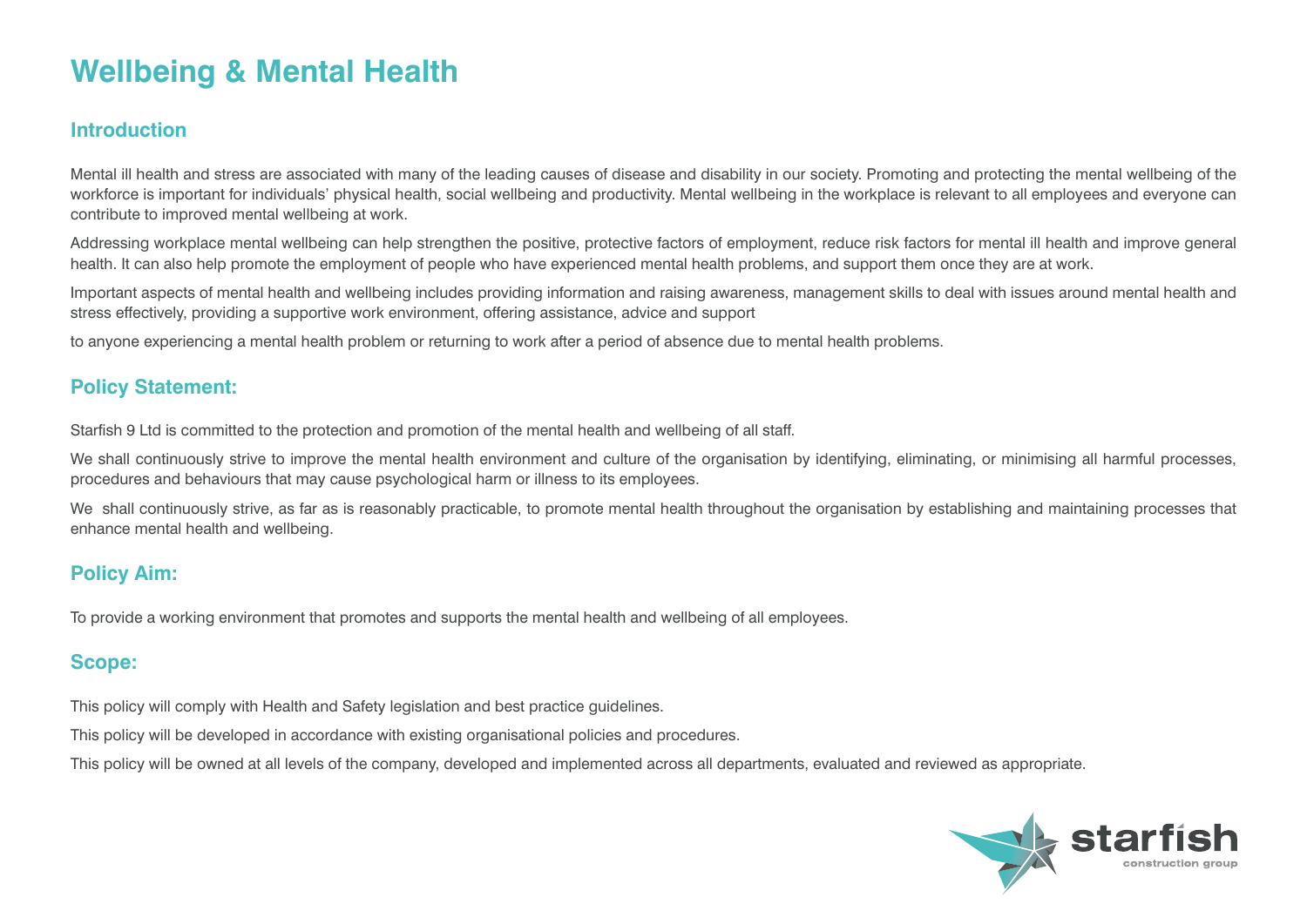# **Policy Objectives**

**To develop a supportive culture, address factors that may negatively affect mental wellbeing, and to develop management skills.**

#### **We will:**

- Reduce discrimination and stigma by increasing awareness and understanding
- Give employees information on and increase their awareness of mental wellbeing.
- Include information about the mental health policy in the staff induction programme.
- Provide opportunities for employees to look after their mental wellbeing, for example through physical activity, stress reducing activities and social events.
- Promote the Five Ways to Wellbeing concept
- Ensure all staff have clearly defined job descriptions, objectives and responsibilities and provide them with good management support, appropriate training and adequate resources to do their job.
- Manage conflict effectively and ensure the workplace is free from bullying and harassment, discrimination and racism.
- Establish good two-way communication to ensure staff involvement, particularly during periods of organisational change.
- Ensure that employees have a clearly defined role within the organisation and a sense of control over the way their work is organised.
- Ensure that job design is appropriate to the individual, with relevant training, supervision and support provided as required.
- Ensure a physical environment that is supportive of mental health and wellbeing including a sound, ergonomically designed workstation or working situation with appropriate lighting, noise levels, heating, ventilation and adequate facilities for rest breaks.
- Promote and support opportunities to enhance professional development, identified through the appraisal.
- Provide training for designated staff in the early identification, causes and appropriate management of mental health issues such as anxiety, depression, stress and change management.

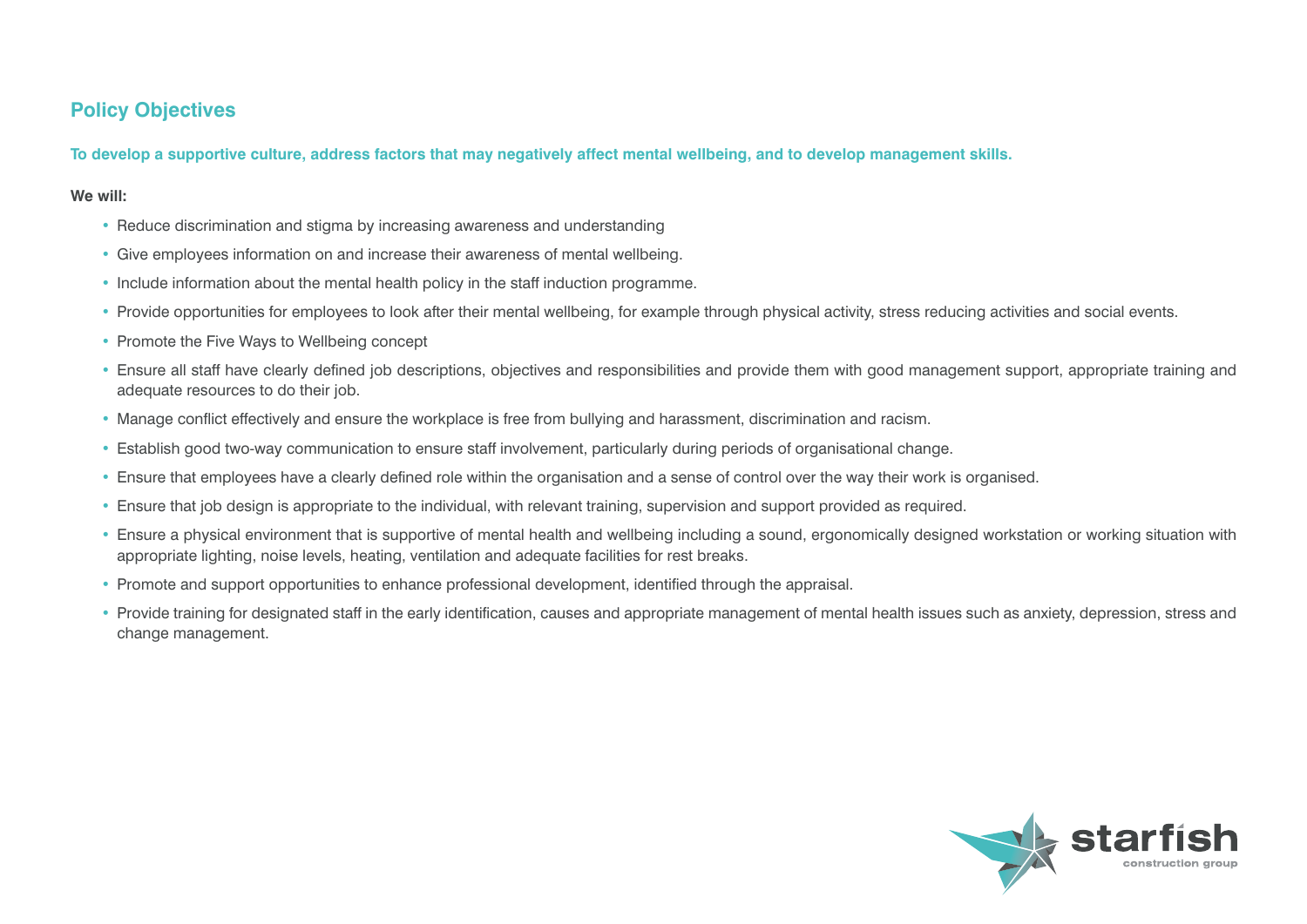#### **To provide support for employees experiencing mental health difficulties.**

#### **We will:**

- Ensure individuals suffering from mental health problems are treated fairly and consistently.
- Manage return to work for those who have experienced mental health problems and in cases of long-term sickness absence, put in place, where possible, a phased return to work.
- Ensure employees are aware of the support that can be offered through their own GP, or a counsellor.
- Make every effort to identify suitable alternative employment, in consultation with the employee, where a return to the same job is not possible due to identified risks or other factors.
- Treat all matters relating to individual employees and their mental health problems in the strictest confidence and share on a 'need to know' basis only with consent from the individual concerned.

#### **To recognise that workplace stress is a health and safety issue.**

#### **We will:**

- Adopt the principles of the HSE Stress Management Standards for employees or groups of employees that it is felt may be affected by stress
- Consult with employees on all proposed action relating to the prevention of workplace stress.
- Provide training in good management practices
- Provide confidential counselling and adequate resources.
- Align with other relevant policies such as physical activity, alcohol and absence management

### **Communication**

All employees will be made aware of the mental wellbeing policy. This will be included in the employee handbook and employee information or induction packs.

The Health & Safety Forum /Final Friday meeting will communicate the actions from this policy.

Regular updates will be provided to all employees via their line management.